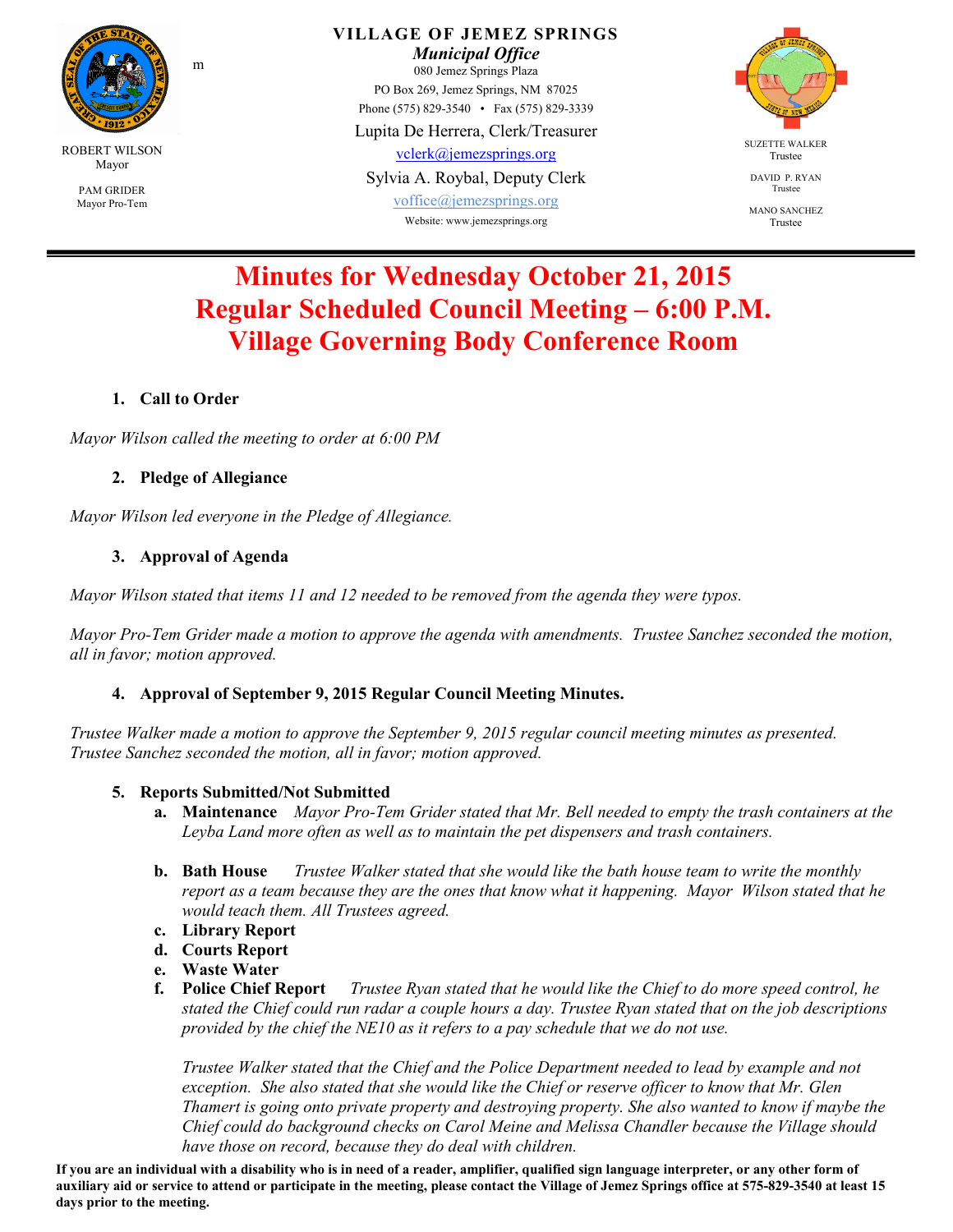- **g. P&Z Minutes**
- **h. Fire Department**
- **i. Lodgers Tax Minutes**

# **6. Website Development contract a. Lodger's Tax Board (.org) commits to \$5,000**

*Trustee Walker stated that she would like the website for the bathhouse to be done ASAP. She stated that tourism is the backbone of this community, and social media is imperative to advertising. She stated that it was in the Albuquerque Journal that 53% of tourists are day trippers. She would like to advertise who we are. Mayor Wilson stated that Bathhouse website will be done and that the Lodgers Tax Board is willing to commit 5,000.00 to work on the (.org) site as part of advertising for tourism.* 

# **7. Resolution approving MOA - Sandoval County Tourism-Lodgers Tax \$1,000**

*Trustee Ryan moved to approve Resolution 2015-20 approving the Memorandum of Agreement with Sandoval County Tourism. Trustee Walker seconded the motion, all in favor; motion approved.* 

# **8. American Legion Rental Agreement**

*Trustee Sanchez stated that in the packets was a copy of the proposed lease agreement, for everyone to look at, and make recommendations. He stated that this is not the final draft but just the first and would like to get recommendations and input from the Trustees. It will be brought back to Council for approval at a later date once all recommendations and inputs have been looked at and agreed upon.* 

# **9. Inclement Weather- Work Hours**

*It was determined that a policy would do and the Mayor would decide the policy as everyone calls into him. There is no need for a resolution.* 

# **10. November Meeting Date – Veterans Day**

*The meeting scheduled for November 11, 2015 was changed to November 10, 2015 due to Holiday on November 11, 2015.* 

- **11. Adoption of Resolution** *Removed from Agenda*
- **12. Monthly Reports** *Removed from Agenda*
- **13. Village Clerk Report Clerk/Treasurer De Herrera** 
	- **a. DFA Quarterly Report Department of Finance (DFA)**
	- **b. Increase in Budget**

*Village Clerk/Treasurer De Herrera gave her report on the quarterly report, and answered all questions. – Changes to the budget will be made at the end of the December quarter.* 

# **14. Mayor's Report**

*Mayor Wilson stated that he was going through a report done by Mr. Tom Mnich who is an architect, but was helping him in reading all the quotes received by various companies in regards to replacing the HVAC system in the Library. Mayor Wilson stated that the HVAC System will be done with library County Bonds Funds.* 

*Mayor Wilson also stated that tomorrow Thursday October 22, 2015 he would be holding the Rural Economic Luncheon/meeting which starts at 11:30.* 

**If you are an individual with a disability who is in need of a reader, amplifier, qualified sign language interpreter, or any other form of auxiliary aid or service to attend or participate in the meeting, please contact the Village of Jemez Springs office at 575-829-3540 at least 15 days prior to the meeting.**